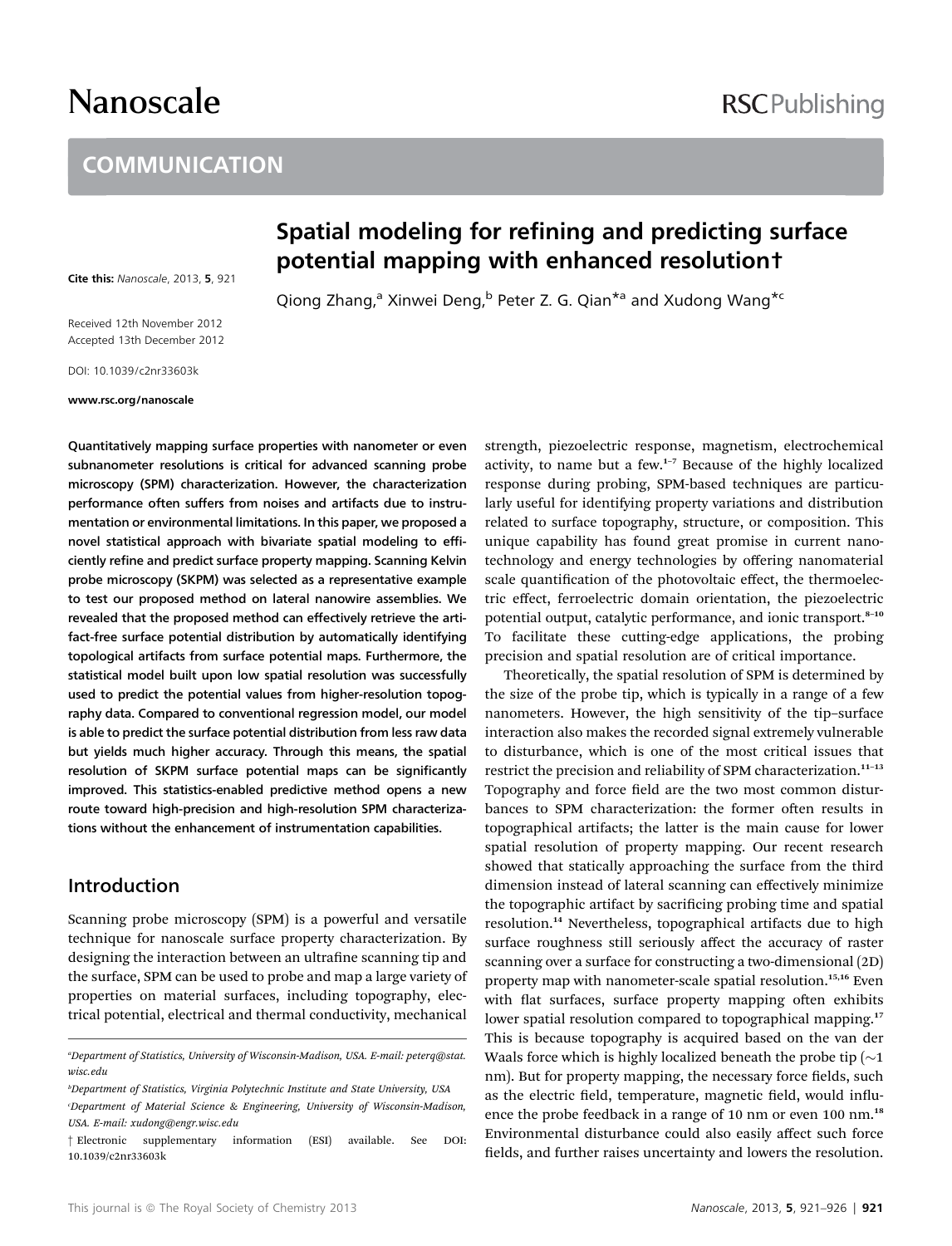These limitations for advanced nanoscale SPM characterizations are mostly intrinsic to their operation principles. To overcome this obstacle and realize nanometer-resolution artifact-free SPM property mapping, it may require new mechanisms and principles that can be extremely challenging. On the other hand, the statistics-guided approach is a new strategy for precise uncertainty quantification in materials science. Recently, statistical methods have been successfully applied to tackle challenging problems in nanotechnology.<sup>19</sup>–<sup>28</sup> For example, Dasgupta et al.<sup>19</sup> proposed a novel multinomial generalized linear model for analyzing the synthesis experimental data to achieve robust and optimal synthesis conditions. Also, Deng et  $al.^{20}$  developed sequential profile adjustment by regression (SPAR) to account for and filter out various experimental errors and artifacts, thus giving more precise estimation of the elastic modulus of ZnO nanobelts. Different from the regression models in the previous literature, the major challenge of this work is to seek an effective spatial model for surface quantification at the nanoscale level. To this end, we propose a new statistics-based approach to model the twodimensional potential surface. The proposed method can effectively identify topological artifacts and retrieve the actual surface potential distribution of lateral nanowire (NW) assemblies. Moreover, we can improve the spatial resolution of potential mapping by property prediction from higher-resolution topography data. This strategy opens a new route toward high-resolution SPM characterizations without the enhancement of current experimental capabilities.

#### Experimental setting

Scanning Kelvin probe microscopy (SKPM) was selected as an example of the SPM technique. In our experiments, SKPM was used to map the surface potential distribution on random lateral NW assemblies. SKPM is able to provide quantitative values of surface potential by determining the potential difference between the conductive probe tip and the sample surface. The basic operation setup of SKPM is schematically illustrated in Fig. 1a, where an AC signal and a DC voltage offset (VDC) are applied toward a conductive atomic force microscopy (AFM) tip. The silicon substrate is grounded and VDC is adjusted to minimize the cantilevers oscillation amplitude induced by the potential difference between the tip and the sample surface. By recording the VDC value required to maintain this condition at all points during the raster scan of the surface, the image of surface potential is obtained. Meanwhile, the topography image is acquired during the non-contact raster scanning mode.

Fig. 1b and c show the topography and surface potential data measured on three ZnO NWs placed on a silicon substrate, respectively. The data are measured on a 256  $\times$  256 grid with 256 points taken from the u-axis  $(0-4.668 \mu m)$  and 256 points taken from the v-axis (0-1.556  $\mu$ m). Therefore, a total number of 65 536 = 256  $\times$  256 points are obtained from the sample surface to construct the topography and potential maps. From Fig. 1b, the morphology and location of the three NWs (with topography values varying from  $-100$  to 150 nm) can be clearly identified from the substrate (with topography



Fig. 1 (a) Schematic setup of SKPM measurement. (b) Topography image (nm) measured under non-contact raster scanning mode. (c) Potential image (mV) measured by SKPM during the raster scan of the sample surface.

values varying from  $-250$  to  $-100$  nm). However, the corresponding potential map is fairly rough (Fig. 1c). The surface potential distribution is noisy and not well registered to the topography due to the resolution issue of  $SKPM<sup>11</sup>$  A sharp change of potential can be clearly observed along the NW edges, indicating a typical topography artifact that resulted from additional forces sensed by the AFM tip when it reaches or leaves the abrupt edge of the NW (see Fig. 1a for example).<sup>29</sup> However, the ideal surface potential mapping should show two different constant potential values for the NWs and the substrate respectively, because of the different work functions of ZnO and Si. Therefore, it is crucial to recover the true potential distribution from the noisy and defective raw data, which is a substantial objective for statistics-enabled predictable SPM nanoscale surface analysis.

#### Spatial model

 $(a)$ 

Primarily, we consider how to model the relationship between the topography surface shown in Fig. 1b and the potential surface shown in Fig. 1c. We first define several statistical notation. Let  $z(u,v)$  (mV) and  $x(u,v)$  (nm) denote the potential value and the topography value on the location  $(u,v)$  respectively, where  $(u,v)$  is the location label on the micro-meter scale. Data are observed on the 256  $\times$  256 grids  $(u_i, v_i)$ ,  $i, j = 1, ..., 256$ , where  $u_i$  is the location on the u-axis and  $v_i$  is the location on the v-axis, respectively. Since the ideal potential distribution is driven by the locations of the three NWs, it is legitimate to consider that

$$
z(u,v) = f_z(u,v) + \delta(u,v), \qquad (1)
$$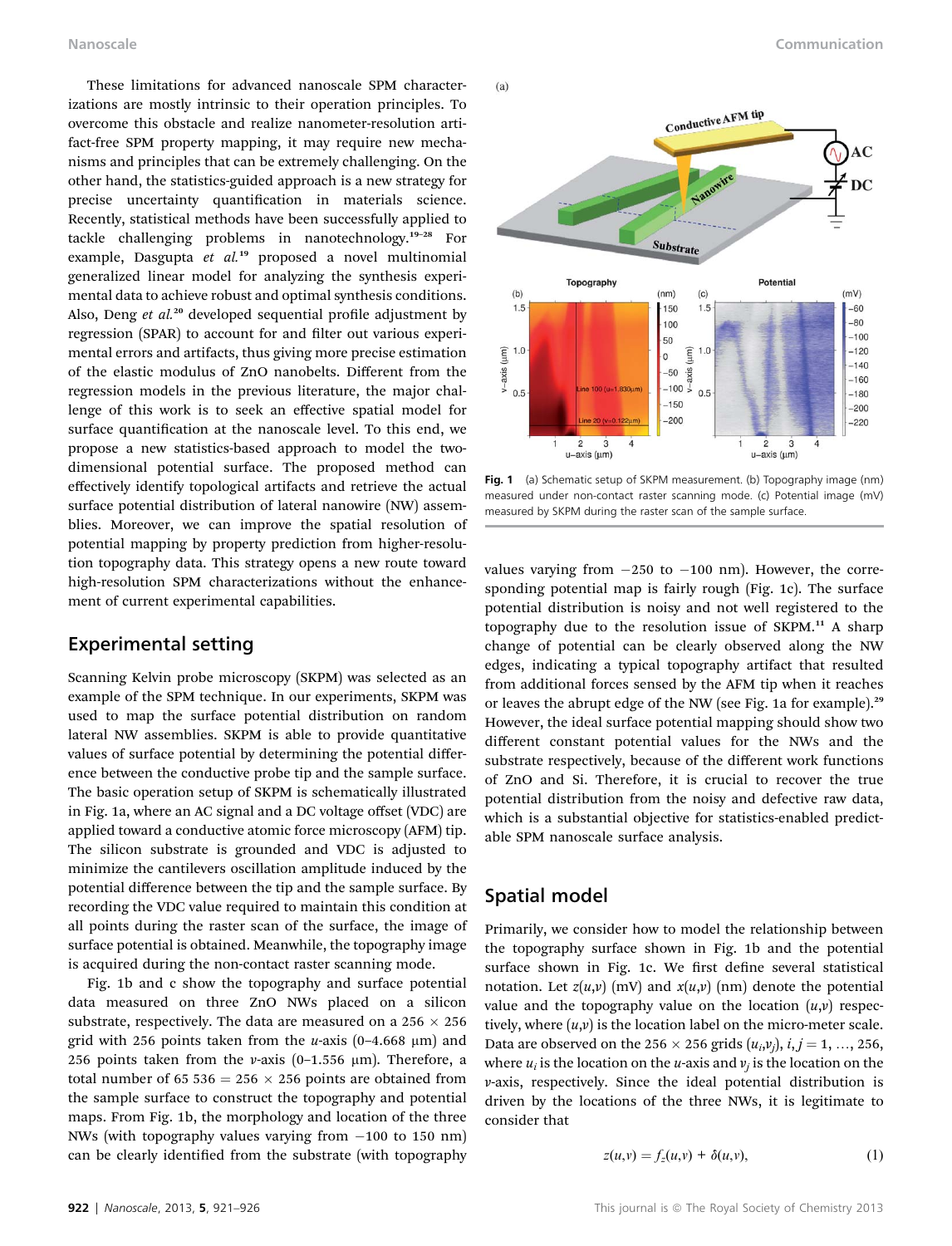where  $f_z(u, v)$  is a deterministic function with respect to the location  $(u, v)$  of the sample surface. Here,  $f_z(u, v)$  reflects the ideal performance of the potential distribution. The second term  $\delta(u,v)$ is the random error whose distribution mainly stemmed from the location  $(u, v)$ . It accounts for the noise caused by experimental disturbance, e.g., van der Waals force, electric fields, and so on. Similarly, the topography value can be expressed by:

$$
x(u, v) = f_x(u, v) + e(u, v),
$$
 (2)

where  $f_x(u, v)$  is also a deterministic function and  $e(u, v)$  is a random variable related to the subtle variation of the topography surface shown in Fig. 1b. As mentioned previously, both topography and potential surfaces are expected to reflect a sharp contrast between the NWs and the substrate. Hence  $f_z(u,v)$ in eqn (1) should be more or less dependent on  $f_x(u,v)$  in eqn (2). Moreover, the variance of  $e(u,v)$  is expected to be much smaller than that of  $\delta(u,v)$  because the topography surface is measured more accurately under non-contact scan mode. As a result, when modeling the relationships between  $z(u,v)$  and  $x(u,v)$ , we consider retrieving the function  $f_z(u,v)$  from  $x(u,v)$ , and therefore the proposed model will omit the random error  $e(u,v)$  of the topography surface.

Before unfolding the proposed model, here are two crosssectional examples to illustrate the relationships of the two surfaces. The first one is the horizontal scanning at line 20 ( $\nu$  =  $0.122 \mu m$ ) from Fig. 1b. As shown in Fig. 2a, the topography curve rapidly declines at  $u = 1.700 \mu m$  and  $u = 3.700 \mu m$ , which represents the boundary points between the NW and the substrate. On the topography curve, we observe two local peaks around the corresponding locations ( $u = 1.700 \mu m$  and  $u =$  $3.700 \mu m$ ). Moreover, the sharp drops in the topography line often take place ahead of the local peaks on the potential curve. Such findings suggest that the derivatives of the topography are useful in modeling the potential surface. The second example is the line extracted along the direction vertical to scanning at  $u =$ 1.830  $\mu$ m shown in Fig. 1b. As shown in Fig. 2b, the curve from topography resembles the pattern of the potential curve. Both examples indicate that the potential value on a single location is closely correlated to the observations of its neighborhood locations in both directions. Consequently, such spatial dependency would be essential in order to properly model the potential surface  $z(u,v)$  in eqn (1).



**Fig. 2** Two lines of the surface data. (a) Line 20 in the scanning direction ( $v =$ 0.122  $\mu$ m). (b) Line 100 vertical to the scanning direction ( $u = 1.830 \mu$ m).

For appropriately quantifying the spatial dependence of the potential surface and its relationship with the topography surface, we propose a new spatial model by modifying the kriging approach.<sup>30</sup> The kriging method is a popular technique in geostatistics, and is also widely applied to approximate computer models.31,32 Our proposed model can be written as

$$
z(u,v) = \mu + g(u,v)^\mathsf{T} \beta + \varepsilon(u,v),\tag{3}
$$

where  $\mu + g(u,v)^{\mathsf{T}}\beta$  is the mean of the potential surface,  $\mu \in R$  and  $\beta \in R^d$  are unknown parameters,  $g(u,v) = \{g_1(u,v), ..., g_d(u,v)\}^{\top}$  is a d-dimension function, and  $\varepsilon(u,v)$  is the random term with spatial dependence through the experimental region. We adopt the commonly used product correlation function for  $\varepsilon(u,v)$  in spatial analysis:<sup>33</sup>

$$
E{\epsilon(u,v)} = 0 \text{ and } \text{cov}{\epsilon(u,v), \epsilon(u',v')}
$$
  
=  $\sigma^2 \gamma(|u - u'|, \theta_u) \gamma(|v - v'|, \theta_v),$  (4)

where  $\gamma(r,\theta)$  is a function decreasing with r, and  $\theta_u$ ,  $\theta_v$  and  $\sigma$  are the parameters in the covariance structure. In this work, we specify  $\gamma(r,\theta)$  to be exp( $-\theta r$ ), which refers to the power exponential correlation function.<sup>34</sup> Other specifications of  $\gamma(r,\theta)$  can be found in Stein (1999).<sup>35</sup> The modeling details are derived in the ESI S1.†

Note that, without the spatial dependence, the covariance structure in eqn (4) becomes

$$
cov{\varepsilon(u,v),\varepsilon(u',v')\}}=I(u=u')I(v=v'),\qquad \qquad (5)
$$

where  $I(\cdot)$  is an indicator function. Under eqn (5), the proposed approach is simplified as the traditional regression model which uses least squares for parameter estimation.

In the proposed model (3), the term  $g(u, v)^\top \beta$  links  $f_z$  in eqn (1) and  $f_x$  in eqn (2). Scientifically,  $g(u,v)$  would gain the capability of predicting the expected potential value. For the choice of  $g(u,v)$ , we consider a vector with components of  $x(u,v)$ ,  $\partial x(u,v)$ /  $\partial u$ , and  $\partial x(u,v)/\partial v$  based on the elaboration shown in Fig. 2. Here, we use numerical methods to approximate the derivatives. Details are provided in the ESI S1.†

#### Case study: refining the potential map

Taking into account of computing the derivatives of topography, the sample surface has shrunken to  $252 \times 252$  grids due to getting rid of the edge points where the derivatives are inestimable. By fitting the model in eqn (3) using the  $252 \times 252$ grid points, the expected potential surface is estimated by

$$
\hat{f}_z(u,v) = -156.034 - 0.014 \times x(u,v) + 1.264 \times 10^{-4} \times \partial x(u,v)/\partial u \n+ 2.868 \times 10^{-5} \times \partial x(u,v)/\partial v.
$$
\n(6)

Fig. 3a presents the recovered potential surface by using the estimation of  $f_z(u,v)$  in eqn (6). The sharp potential ridge along the NW's edge in Fig. 1c is completely removed. The NW and the substrate surfaces are also clearly distinguished by their uniform potential values: the potential value of substrate is around  $-153$  mV, whereas the potential values of the NWs are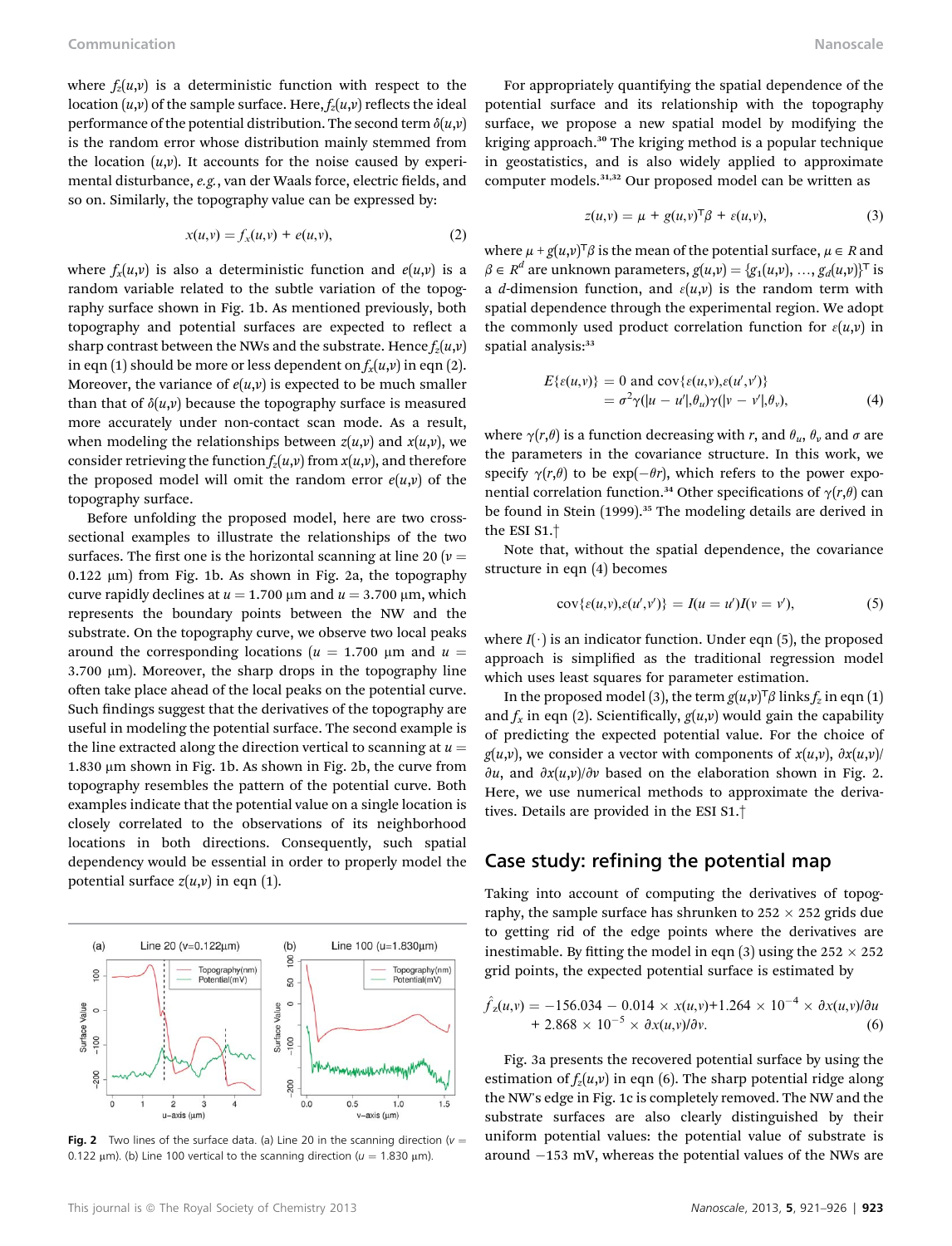

Fig. 3 Expected potential surfaces. (a) Recovered by the proposed method. (b) Recovered by the traditional regression model.

mainly from  $-158$  mV to  $-155$  mV. Given both the NW and substrate surfaces are grounded, they are expected to exhibit zero surface potentials that are very close to each other. The recovered potential values therefore are able to reflect the actual potential distribution on such a complex surface morphology. The  $\sim$ 155 mV offset is attributed to the finite tip–sample distance during SKPM characterization. In contrast, Fig. 3b shows the retrieved surface from the traditional regression method with covariance structure in eqn (5). Comparing Fig. 3a and b, the recovered surface from traditional regression is clearly not as smooth as that estimated by the proposed method. For example, high potential value still appears along the NW boundaries (red and white regions in Fig. 3b). The recovered surface potential also exhibits much larger variations from  $-200$  mV to  $-40$  mV. This comparison clearly evidences that the proposed model outperforms the traditional regression in recovering the expected potential surface.

#### Case study: predicting the potential surface

As we discussed before, the potential mapping always exhibits lower spatial resolution compared to surface topography map. Therefore, another important application of the proposed

Nanoscale Communication

Table 1 Examples for prediction of the potential surface

| Example | Data for model building | Percentage (%) |
|---------|-------------------------|----------------|
|         | $13 \times 13$          | 0.27           |
|         | $26 \times 26$          | 1.06           |
| 3       | $63 \times 63$          | 6.25           |
|         | $126 \times 126$        | 25.00          |
|         |                         |                |

model (3) is to predict the surface potential distribution with high resolution by utilizing information from the topography data.

To evaluate the prediction performance of the proposed method, we consider estimating the predictive model using the experimentally measured lower-resolution potential data, and then predict the potential surface using the higher resolution topography data. The prediction accuracy of the proposed method is examined by comparing the predicted potential values with the true values. In statistical terminology, the data used in model estimation are called the training set and the data used for evaluating the predictive performance are called the test set. For illustration, we split the original dataset into two parts: one for the training set and the other for the test set. Table 1 summarizes the resolutions of the training data in the four examples. In examples 1–4, the training sets contain 169  $(=13 \times 13)$ , 679  $(=26 \times 26)$ , 3969  $(=63 \times 63)$  and 15 876  $(=126 \times 126)$  locations respectively. They are used to generate the potential maps with different spatial resolutions. Fig. 4a–d present the images of the potential maps of examples 1–4 in the order of incremental resolution. The distribution of the selected points is described in Fig. S1 of the ESI.†

For evaluating the prediction results, we report the prediction error of the potential surfaces through heat maps in Fig. 4e–h. As indicated in Fig. 4e–h, the predictive power of the proposed method is improved by gathering more training points in model fitting. For the lowest resolution surface (Fig. 4a), the predictive error in Fig. 4e roughly ranged from



Fig. 4 Prediction of surface potential from topography information. (a-d) Surface potential maps extracted from the original data with resolutions of 13  $\times$  13, 26  $\times$ 26, 63  $\times$  63, and 126  $\times$  126, respectively. (e–h) Prediction errors of high resolution (252  $\times$  252) surface potential maps predicted from the corresponding lowresolution potential data shown in a–d.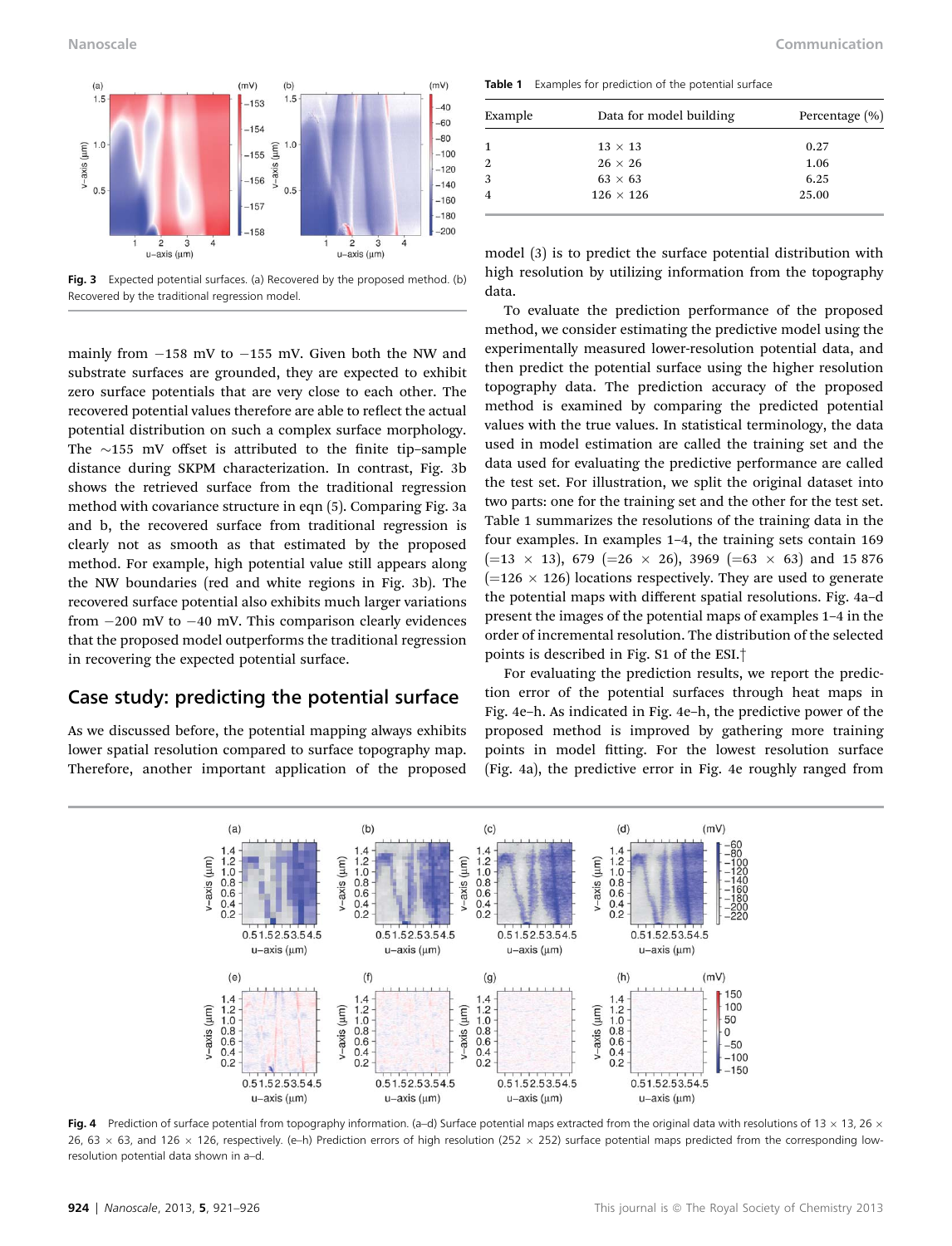

Fig. 5 Comparison of the RMSE of the proposed method to the traditional regression method for examples shown in Fig. 4. Inset: the prediction error of the regression model of the example shown in Fig. 4d.

 $-100$  mV to 100 mV. Also, the boundaries between the NWs and the substrate are not fully eliminated from the heat images (see the red and blue regions with potential values around 100 mV and  $-100$  mV). We note that as the image resolution increases in Fig. 4f–h, the evidence of the boundaries in Fig. 4e diminishes. Meanwhile, the predictive error decreases dramatically. By fitting the model with the highest resolution data (see Fig. 4d), we observe in Fig. 4h that the differences between the measured potential and predicted potential are close to 0 mV in the whole sample surface. To cast a direct comparison, in Fig. 5, we compute the predictive error by using the traditional regression method to fit the training data with highest resolution in Fig. 4d. As the shown in Fig. 5, there is a signicant contrast between regions denoting NWs and substrate, indicating that this regression method fails to fully remove the topography pattern from the potential surface.

In addition to the graphical illustration, we compute the Root Mean Squared Error (RMSE) and summarize the results in Fig. 5. As shown in Fig. 5, the RMSE of the proposed method is universally smaller than the RMSE of the traditional regression method. From examples 1–4, the RMSE of the traditional regression method only slightly decreases from 22.01 to 21.79, compared to a 45% decrease of the RMSE of the proposed method. Based on the overwhelming performance of the proposed method, in further experiments, the predicted surface can be used to improve the spatial resolution of SPM characterizations to the level that exceeds the limit of the tool.

#### Conclusion

In summary, we have developed a statistical spatial model to refine and predict the nanoscale potential distribution characterized by SKPM on the surface of random lateral NW assemblies. This model addresses two important issues in nanoscale surface measurements. First, the spatial model serves to eliminate topography artifacts from SKPM raw data and retrieve the actual potential distribution. Second, based on topography measurements on dense grids, the proposed method is able to accurately predict the potential distribution with significantly enhanced spatial resolution. Statistics-enabled predictive models for nanoscale surface property characterization open new routes toward precise SPM characterizations that exceed the instrument's limitation.

#### Acknowledgements

The authors thank the financial support from National Science Foundation CMMI grants no. 1233570 and 1233571.

### References

- 1 A. Noy, D. V. Vezenov and C. M. Lieber, Chemical force microscopy, Annu. Rev. Mater. Sci., 1997, 27, 381–421.
- 2 A. A. Gewirth and B. K. Niece, Electrochemical applications of in situ scanning probe microscopy., Chem. Rev., 1997, 94, 1129–1162.
- 3 R. C. Dunn, Near-field scanning optical microscopy, Chem. Rev., 1999, 99, 2891–2928.
- 4 Z. L. Wang and J. H. Song, Piezoelectric nanogenerators based on zinc oxide nanowire arrays, Science, 2006, 312, 242–246.
- 5 K. C. Neuman and A. Nagy, Single-molecule force spectroscopy: optical tweezers, magnetic tweezers and atomic force microscopy, Nat. Methods, 2008, 5, 491–505.
- 6 A. Majumdar, Scanning thermal microscopy, Annu. Rev. Mater. Sci., 1999, 29, 505–585.
- 7 G. Wittstock, M. Burchardt, S. E. Pust, Y. Shen and C. Zhao, Scanning thermal microscopy, Angew. Chem., Int. Ed., 2007, 46, 1584–1617.
- 8 N. Balkea, D. Bonnella, D. S. Gingera and M. Kemerink, Scanning probes for new energy materials: probing local structure and function, MRS Bull., 2012, 37, 633–637.
- 9 D. C. Coffey and D. S. Ginger, Time-resolved electrostatic force microscopy of polymer solar cells, Nat. Mater., 2006, 5, 735–740.
- 10 S. V. Kalinin and D. A. Bonnell, Imaging mechanism of piezoresponse force microscopy of ferroelectric surfaces, Phys. Rev. B: Condens. Matter Mater. Phys., 2002, 65, 125408.
- 11 U. Zerweck, C. Loppacher, T. Otto, S. Grafstr $\tilde{A}$ űm and L. M. Eng, Accuracy and resolution limits of Kelvin probe force microscopy, Phys. Rev. B: Condens. Matter Mater. Phys., 2005, 71, 125424.
- 12 E. Strassburg, A. Boag and Y. Rosenwaks, Reconstruction of electrostatic force microscopy images, Rev. Sci. Instrum., 2005, 76, 083705.
- 13 E. Strassburg, A. Boag and Y. Rosenwaks, Dynamics of a vibrating tip near or in intermittent contact with a surface, Phys. Rev. B: Condens. Matter Mater. Phys., 2000, 61, R13381.
- 14 D. J. Bayerl and X. Wang, Three-dimensional Kelvin probe microscopy for characterizing in-plane piezoelectric potential of laterally deflected ZnO micro-/nanowires, Adv. Funct. Mater., 2012, 22, 652–660.
- 15 S. Sadewasser, C. Leendertz, F. Streicher and M. C. Lux-Steiner, The influence of surface topography on Kelvin probe force microscopy, Nanotechnology, 2009, 20, 505503.
- 16 B. D. Huey, C. Ramanujan, M. Bobji, J. Blendell, G. White, R. Szoszkiewicz and A. Kulik, The importance of